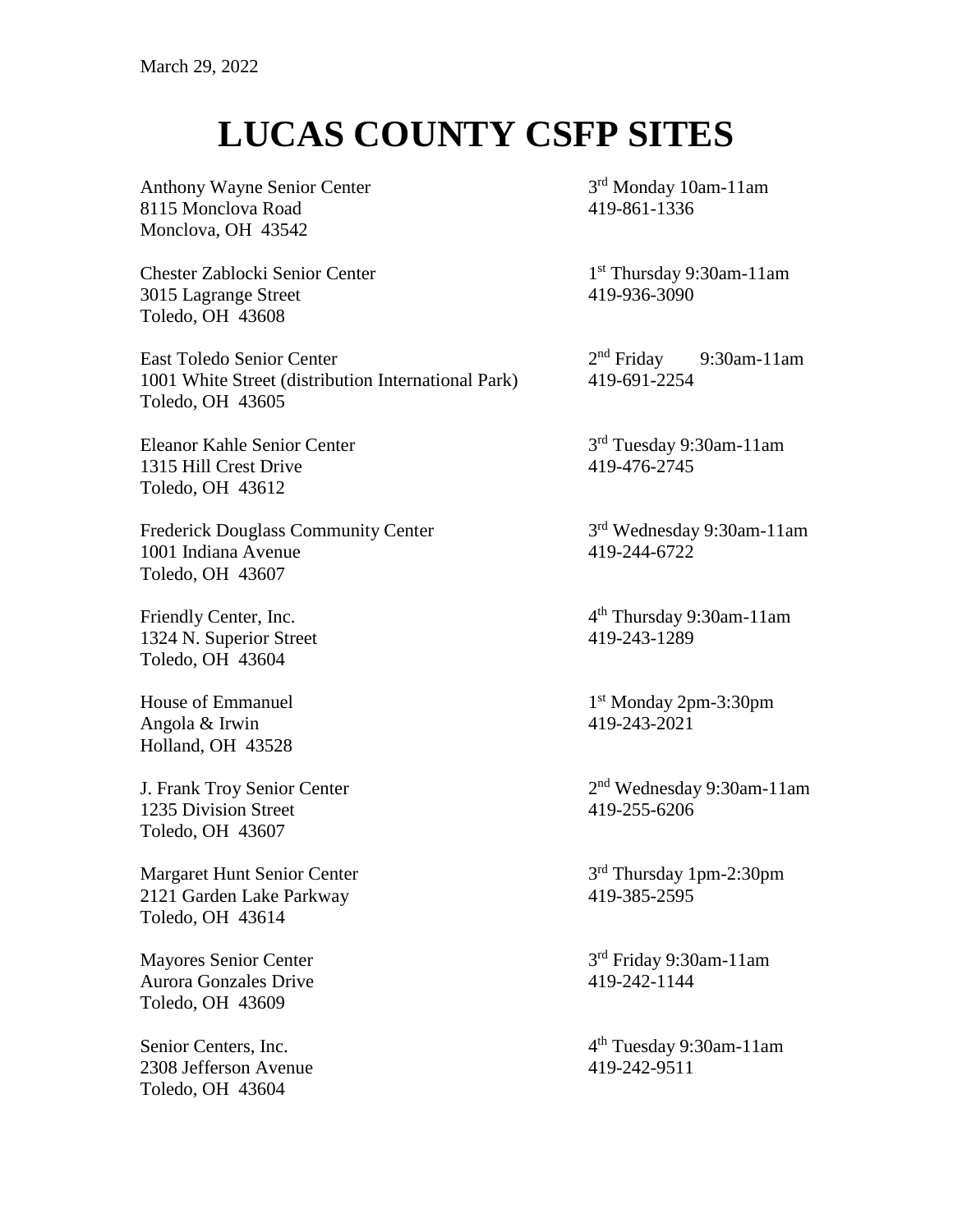| <b>Alpha Towers</b>                   | 419-246-1258 |
|---------------------------------------|--------------|
| <b>Charles Crest II</b>               | 419-691-0099 |
| <b>Dorrell Manor (LMHA)</b>           | 419-259-9561 |
| <b>Dove Manor</b>                     | 419-389-9999 |
| <b>Glendale Terrace (LMHA)</b>        | 419-259-9561 |
| <b>Grace Community Center</b>         | 419-248-2467 |
| <b>Greater Grace Christian Center</b> | 419-214-6900 |
| <b>Jerusalem Food Program</b>         | 419-836-9137 |
| <b>Madonna Homes</b>                  | 419-244-3758 |
| <b>Michaelmas Manor</b>               | 419-389-4615 |
| Northgate Apts.                       | 419-729-7118 |
| <b>Spieker Terrace (LMHA)</b>         | 419-259-9430 |
| <b>Sylvania Area Family Services</b>  | 419-882-8415 |
| <b>University Church</b>              | 419-534-3080 |
| Vistula Manor (LMHA)                  | 419-254-4383 |

# **Wood County CSFP Sites**

| <b>First United Methodist Church</b><br>1526 East Wooster St.<br>Bowling Green, OH 43402 | $1st$ Friday<br>$10-11:30$<br>419-353-0682 |
|------------------------------------------------------------------------------------------|--------------------------------------------|
| North Baltimore-Reservoir                                                                | $1st$ Tuesday $10:00 - 11:30$              |
| Perrysburg Township FD                                                                   | 419-872-8879                               |
| Walbridge                                                                                | 419-666-1830                               |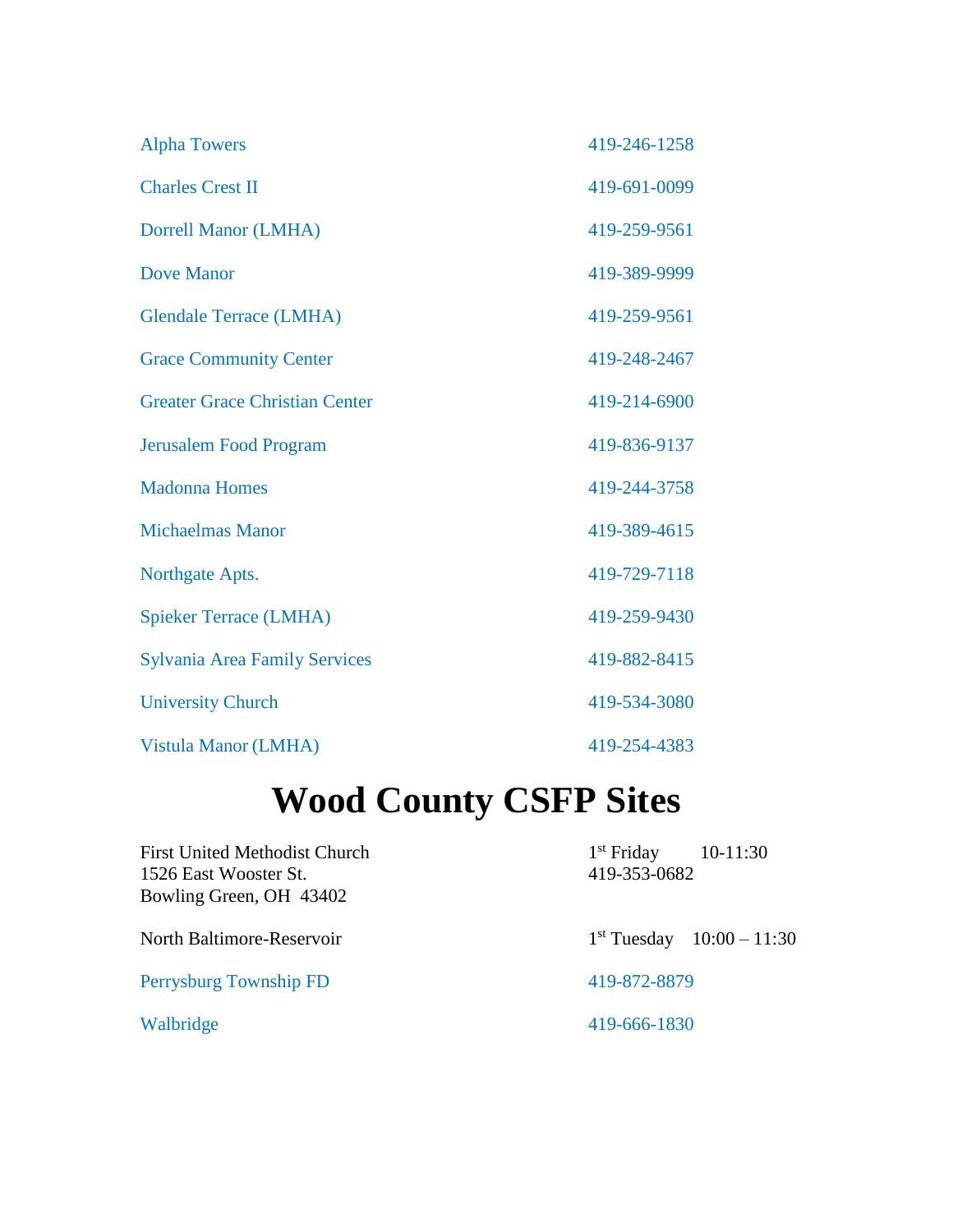## **Fulton County CSFP Sites**

Fulton County Fairgrounds 4 8514 SR 108 419-337-9299 Wauseon, OH 43567

 $4<sup>th</sup>$  Monday 10:30-12

Open Door of Delta 419-822-0199

SDVP St. Richard's 419-826-2791

#### **Ottawa County CSFP Sites**

| <b>Oak Harbor Shoreline Church</b>        | 419-898-6700 |
|-------------------------------------------|--------------|
| St. Vincent de Paul Immaculate Conception | 419-732-1870 |
| <b>Truth Ministries</b>                   | 419-431-7013 |

#### **Williams County CSFP Sites**

Helping Hands Food Pantry 419-485-5575

### **Henry County CSFP Sites**

| <b>Defiance County CSFP Sites</b>       |              |
|-----------------------------------------|--------------|
| St. Vincent de Paul St. Paul's Lutheran | 419-966-0369 |
| Riverview                               |              |
| <b>Henry County Senior Center</b>       | 419-599-5515 |
| <b>Deshler Council of Churches</b>      |              |

| <b>Defiance County Senior Center</b> | 419-782-3233 |
|--------------------------------------|--------------|
| <b>Henry County Senior Center</b>    | 419-599-5515 |
| <b>Path Center</b>                   | 419-782-6962 |